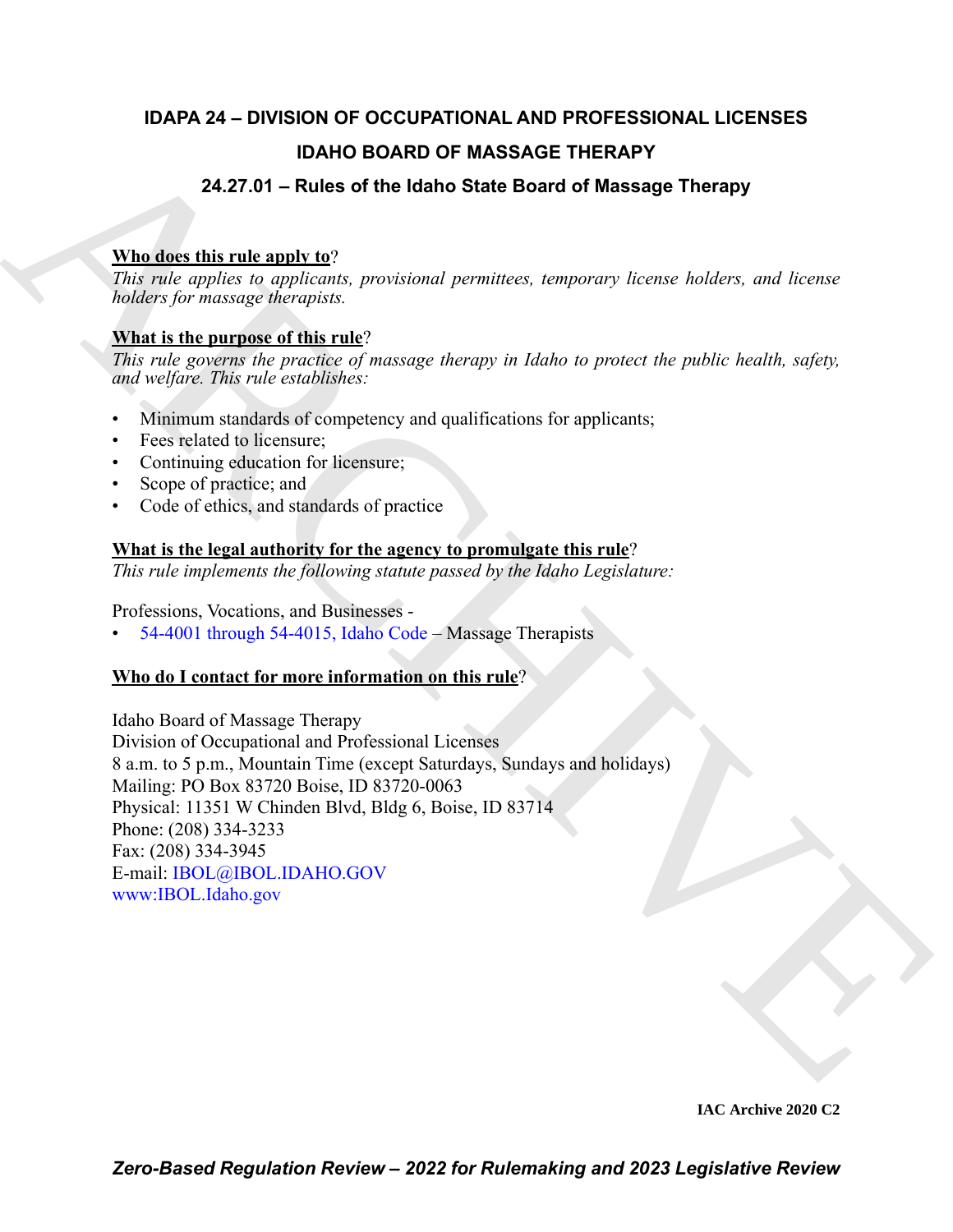# **Table of Contents**

| 24.27.01 - Rules of the Idaho State Board of Massage Therapy |  |
|--------------------------------------------------------------|--|
|                                                              |  |
|                                                              |  |
|                                                              |  |
|                                                              |  |
|                                                              |  |
|                                                              |  |
|                                                              |  |
|                                                              |  |
|                                                              |  |
|                                                              |  |
|                                                              |  |
|                                                              |  |
|                                                              |  |
|                                                              |  |
|                                                              |  |
|                                                              |  |
|                                                              |  |
|                                                              |  |
|                                                              |  |
|                                                              |  |
|                                                              |  |
|                                                              |  |
|                                                              |  |
|                                                              |  |
|                                                              |  |
|                                                              |  |
|                                                              |  |
|                                                              |  |
|                                                              |  |
|                                                              |  |
|                                                              |  |
|                                                              |  |
|                                                              |  |
|                                                              |  |
|                                                              |  |
|                                                              |  |
|                                                              |  |
|                                                              |  |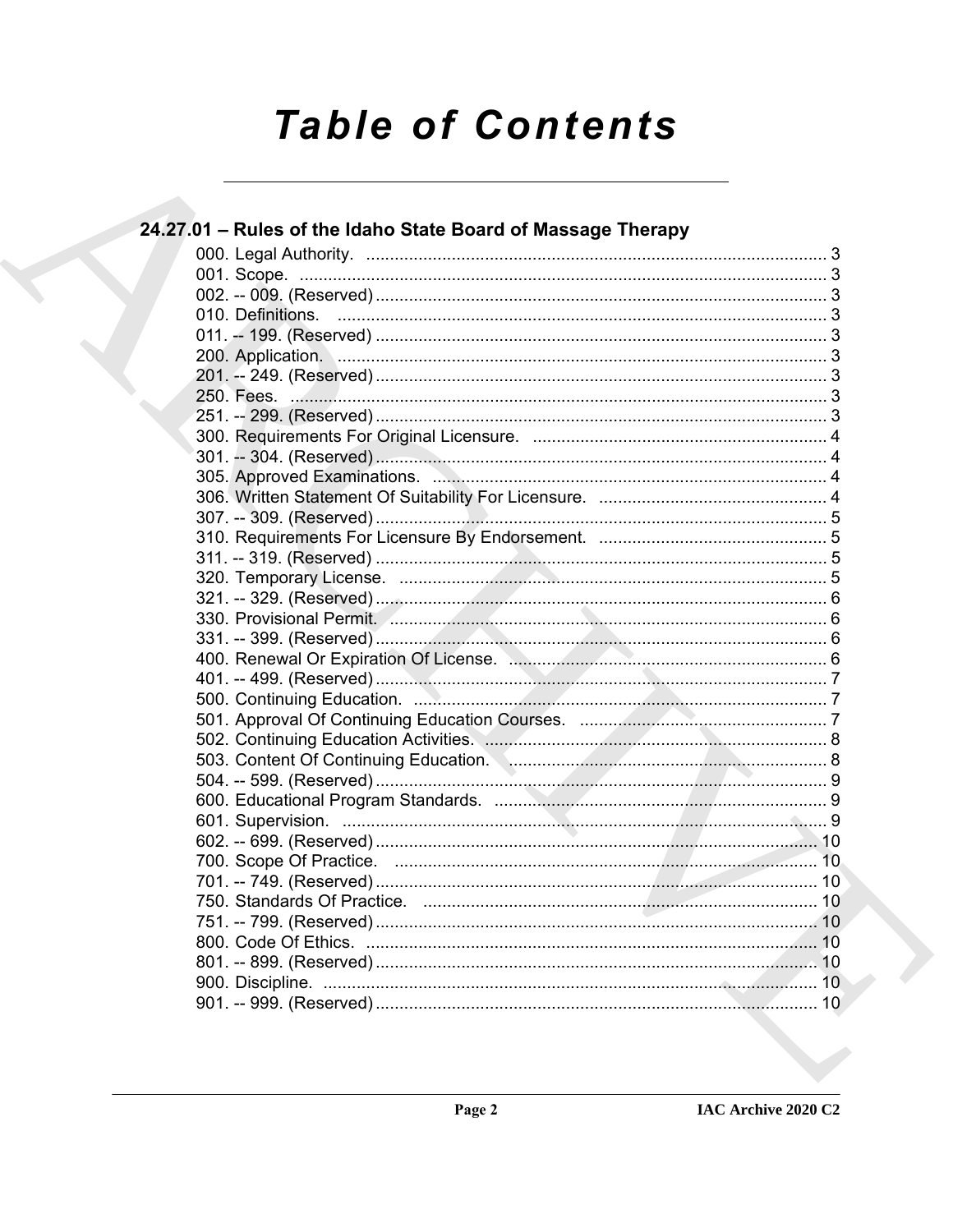#### <span id="page-2-19"></span>**24.27.01 – RULES OF THE IDAHO STATE BOARD OF MASSAGE THERAPY**

<span id="page-2-20"></span><span id="page-2-2"></span><span id="page-2-1"></span><span id="page-2-0"></span>

| 000.<br>LEGAL AUTHORITY.<br>These rules are promulgated pursuant to Section 54-4007, Idaho Code. | $(7-1-21)T$ |
|--------------------------------------------------------------------------------------------------|-------------|
| 001.<br>SCOPE.<br>These rules regulate the profession of massage therapy.                        | $(7-1-21)T$ |
| 002. -- 009. (RESERVED)                                                                          |             |

## <span id="page-2-15"></span><span id="page-2-14"></span><span id="page-2-13"></span><span id="page-2-4"></span><span id="page-2-3"></span>**010. DEFINITIONS.**

#### <span id="page-2-17"></span><span id="page-2-16"></span><span id="page-2-5"></span>**011. -- 199. (RESERVED)**

#### <span id="page-2-11"></span><span id="page-2-10"></span><span id="page-2-6"></span>**200. APPLICATION.**

#### <span id="page-2-12"></span><span id="page-2-7"></span>**201. -- 249. (RESERVED)**

#### <span id="page-2-18"></span><span id="page-2-9"></span><span id="page-2-8"></span>**250. FEES.**

| 001.<br><b>SCOPE.</b>          |                                                                                                                                                                                                                                      | These rules are promulgated pursuant to Section 54-4007, Idaho Code.                           | $(7-1-21)T$ |
|--------------------------------|--------------------------------------------------------------------------------------------------------------------------------------------------------------------------------------------------------------------------------------|------------------------------------------------------------------------------------------------|-------------|
|                                | These rules regulate the profession of massage therapy.                                                                                                                                                                              |                                                                                                | $(7-1-21)T$ |
| 002. -- 009. (RESERVED)        |                                                                                                                                                                                                                                      |                                                                                                |             |
| 010.                           | <b>DEFINITIONS.</b>                                                                                                                                                                                                                  |                                                                                                |             |
| 01.<br>600 of these rules.     | registered with the Idaho State Board of Education pursuant to Chapter 24, Title 33, Idaho Code, or with a<br>comparable authority in another state, and that meets the entry-level educational requirements as set forth in Section | Approved Massage Program. A massage therapy program conducted by an entity that is             | $(7-1-21)T$ |
| 02.                            | Clinical Work. Supervised, hands-on training in a classroom setting.                                                                                                                                                                 |                                                                                                | $(7-1-21)T$ |
| 03.<br>Appendix A.             |                                                                                                                                                                                                                                      | Code of Ethics. The Idaho Code of Ethics for Massage Therapy attached to these rules as        | $(7-1-21)T$ |
| 04.<br>Appendix B.             |                                                                                                                                                                                                                                      | Standards of Practice. The Standards of Practice of Massage Therapy attached to these rules as | $(7-1-21)T$ |
| 011. -- 199. (RESERVED)        |                                                                                                                                                                                                                                      |                                                                                                |             |
| 200.                           | <b>APPLICATION.</b>                                                                                                                                                                                                                  |                                                                                                |             |
| 02.<br>201. -- 249. (RESERVED) | supplemental third party documents that may be required under the qualifications for the license being sought.                                                                                                                       | Supplemental Documents. The applicant must provide or facilitate the provision of any          | $(7-1-21)T$ |
| FEES.<br>250.                  | All fees are non-refundable except that, if a license is not issued, the license fee will be refunded                                                                                                                                |                                                                                                |             |
|                                | <b>FEE TYPE</b>                                                                                                                                                                                                                      | <b>AMOUNT</b><br>(Not to Exceed)                                                               |             |
|                                | Application                                                                                                                                                                                                                          | \$50                                                                                           |             |
|                                | Original License                                                                                                                                                                                                                     | \$65                                                                                           |             |
|                                | Annual Renewal                                                                                                                                                                                                                       | \$65                                                                                           |             |
|                                | License by Endorsement                                                                                                                                                                                                               | \$75                                                                                           |             |
|                                | <b>Temporary License</b>                                                                                                                                                                                                             | \$25                                                                                           |             |
|                                | <b>Provisional Permit</b>                                                                                                                                                                                                            | \$25                                                                                           |             |
|                                | Reinstatement                                                                                                                                                                                                                        | As provided in<br>Section 67-2614, Idaho Code                                                  |             |
|                                | Examination                                                                                                                                                                                                                          | Established by Administrator                                                                   |             |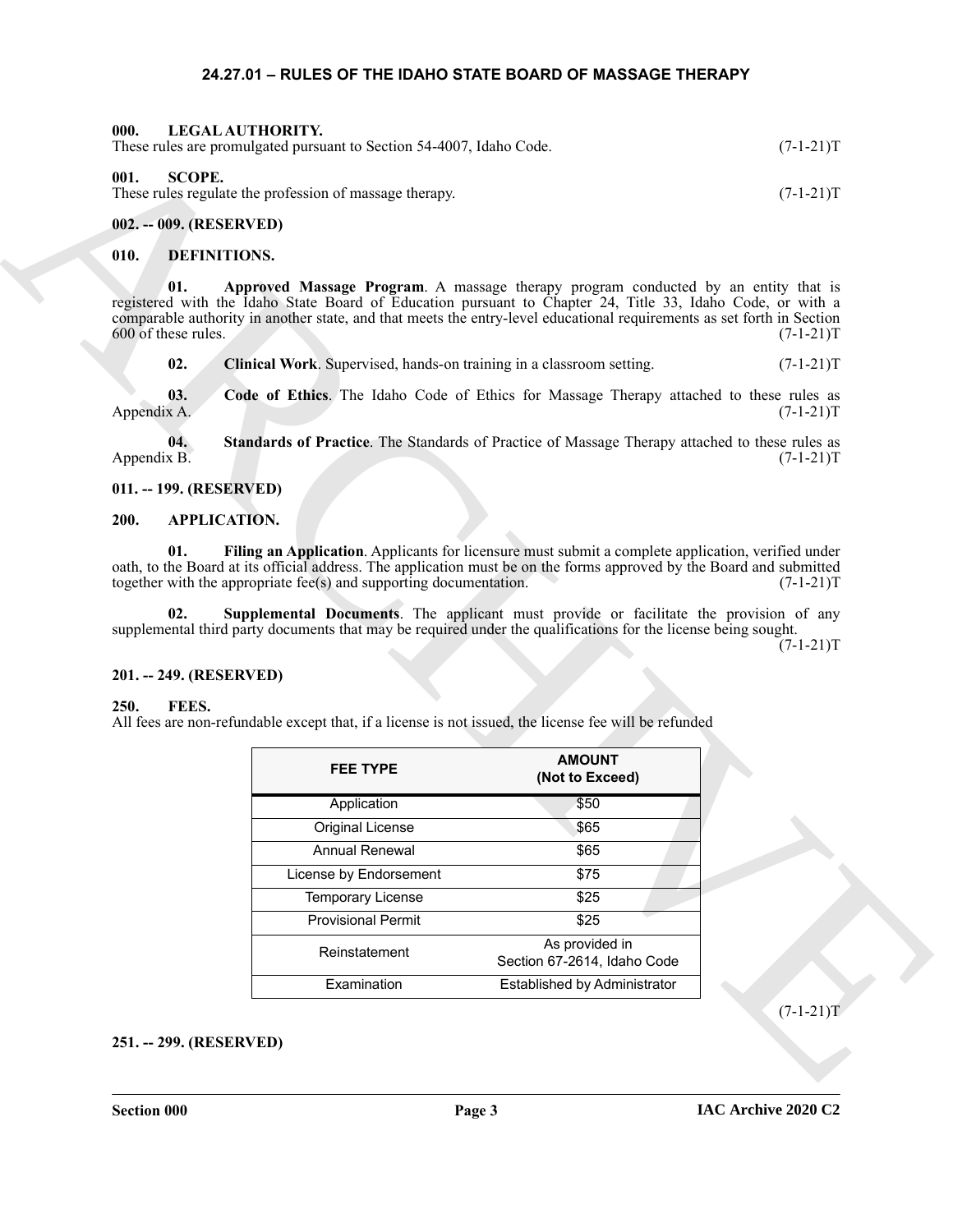<span id="page-3-7"></span><span id="page-3-0"></span>**300. REQUIREMENTS FOR ORIGINAL LICENSURE.**

The Board may grant a license to an applicant for licensure who completes an application as set forth in Section 200 of these rules and meets the following general, education, and examination requirements:  $(7-1-21)$ of these rules and meets the following general, education, and examination requirements:

| 01. | <b>General.</b> | $(7-1-21)T$ |
|-----|-----------------|-------------|
|     |                 |             |

<span id="page-3-8"></span>**a.** An applicant must provide evidence of being at least eighteen (18) years of age.  $(7-1-21)T$ 

**b.** An applicant must certify that he/she has not been found guilty, convicted, received a withheld judgment, or suspended sentence for a felony or a crime involving moral turpitude, or if the applicant has been found guilty, convicted, received a withheld judgment, or suspended sentence for such a crime, the applicant must submit a written statement of suitability for licensure as set forth in Section 306 of these rules. (7-1-21)T

**c.** An applicant must certify that he/she has not been convicted of a crime under any municipal, state, or federal narcotic or controlled substance law, or if the applicant has been convicted of such a crime, the applicant must submit a written statement of suitability for licensure as set forth in Section 306 of these rules. (7-1-21)T

**d.** An applicant must certify that their license has not been subject to any disciplinary action by a regulatory entity in another state, territory or country including, but not limited to, having an application for licensure denied. If the applicant or their license has been subject to discipline, the applicant must submit a written statement of suitability for licensure as set forth in Section 306 of these rules. (7-1-21)T

## <span id="page-3-1"></span>**301. -- 304. (RESERVED)**

## <span id="page-3-4"></span><span id="page-3-2"></span>**305. APPROVED EXAMINATIONS.**

Approved examinations are the following examinations or another nationally recognized competency examination in massage therapy that is approved by the Board. (7-1-21) massage therapy that is approved by the Board.

#### **01.** Approved Examinations. (7-1-21)T

**a.** Massage and Bodywork Licensing Examination (MBLEx) as administered by the Federation of ssage Therapy Boards (FSMTB);  $(7-1-21)$ State Massage Therapy Boards (FSMTB);

**b.** National Certification Examination for Therapeutic Massage and Bodywork (NCETMB) or National Certification Examination for Therapeutic Massage (NCETM) as administered by the National Certification Board for Therapeutic Massage and Bodywork (NCBTMB), if taken before February 1, 2015. (7-1-21)T

**c.** Other nationally recognized competency examinations in massage therapy that are approved by the Board. A written request for approval must be submitted to the Board together with supporting documentation as may<br>(7-1-21)T be requested by the Board.

<span id="page-3-6"></span>**02. Successful Passage**. A passing score, or successful passage of the exam, will be determined by the entity administering the exam. (7-1-21) T

<span id="page-3-5"></span>**03. Date of Exam**. The passage of the exam may have occurred prior to the effective date of these  $(7-1-21)$ rules.  $(7-1-21)T$ 

#### <span id="page-3-9"></span><span id="page-3-3"></span>**306. WRITTEN STATEMENT OF SUITABILITY FOR LICENSURE.**

*Div* of Decoration of Everybeiron at Lemma Control Control Control Control Control Control Control Control Control Control Control Control Control Control Control Control Control Control Control Control Control Control C An applicant who or whose license has a conviction, finding of guilt, withheld judgment, or suspended sentence for a felony or crime involving moral turpitude, has a conviction for any crime under any municipal, state, or federal narcotic or controlled substance law, or has been subject to discipline in another state, territory or country must submit with his application a written statement and any supplemental information establishing his current suitability for licensure.  $(7-1-21)T$ 

<span id="page-3-10"></span>**01. Consideration of Factors and Evidence**. The Board considers the following factors or evidence:  $(7-1-21)T$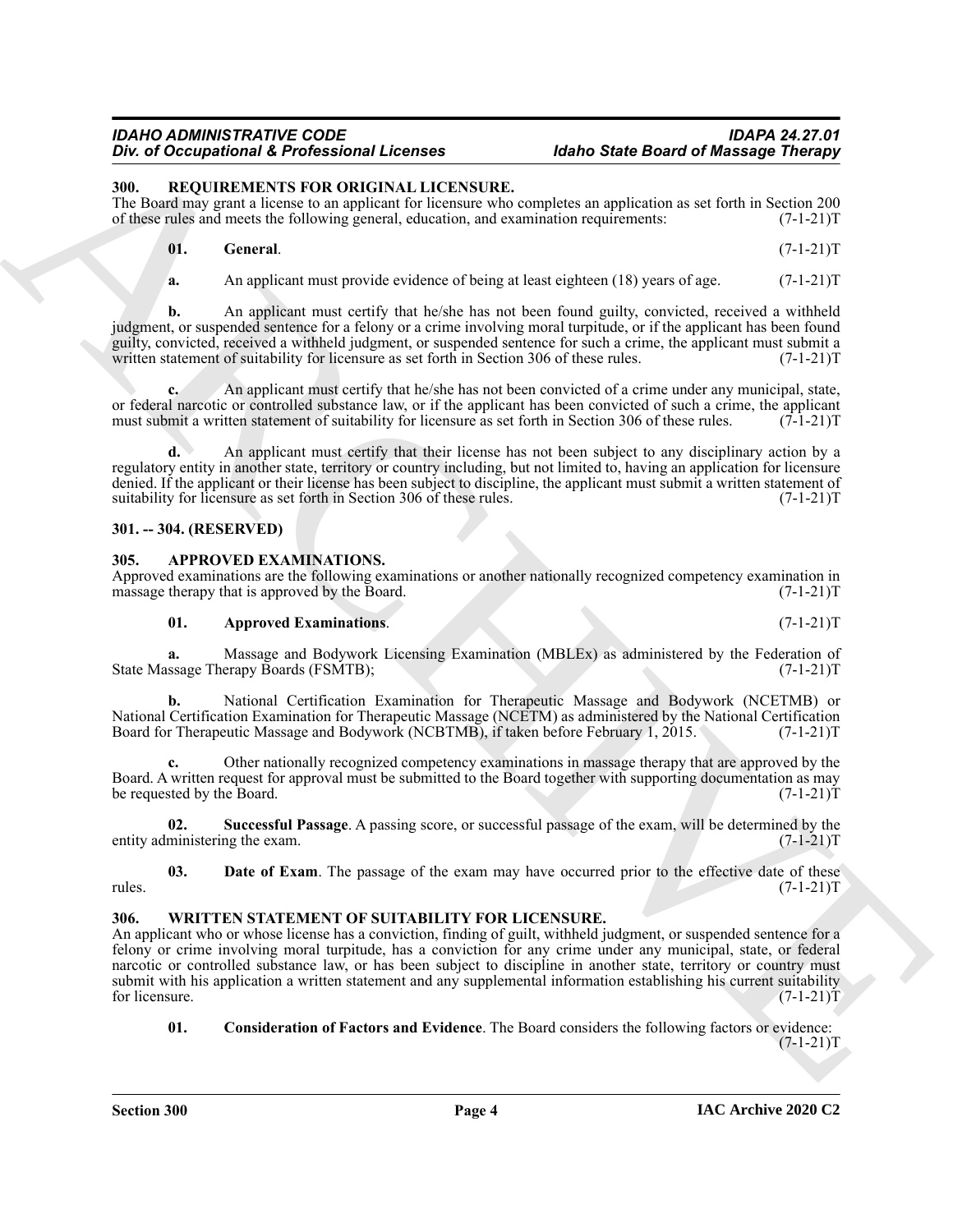**a.** The severity or nature of the crime or discipline; (7-1-21)T **b.** The period of time that has passed since the crime or discipline under review;  $(7-1-21)$ T

**c.** The number or pattern of crimes or discipline or other similar incidents;  $(7-1-21)$ T

**d.** The circumstances surrounding the crime or discipline that would help determine the risk of repetition;  $(7-1-21)T$ repetition; (7-1-21)T

**e.** The relationship of the crime or discipline to the practice of massage therapy;  $(7-1-21)$ T

**f.** The applicant's activities since the crime or discipline under review, such as employment, education, participation in treatment, payment of restitution, or any other factors that may be evidence of current rehabilitation; and (7-1-21)T

<span id="page-4-12"></span>**g.** Any other information regarding rehabilitation or mitigating circumstances. (7-1-21)T

<span id="page-4-11"></span>**02.** Interview. The Board may, at its discretion, grant an interview of the applicant. (7-1-21)T

**03.** Applicant Bears the Burden. The applicant bears the burden of establishing his current suitability for licensure. (7-1-21)T for licensure.  $(7-1-21)T$ 

## <span id="page-4-0"></span>**307. -- 309. (RESERVED)**

## <span id="page-4-4"></span><span id="page-4-1"></span>**310. REQUIREMENTS FOR LICENSURE BY ENDORSEMENT.**

<span id="page-4-7"></span>The Board may grant a license to an applicant for licensure by endorsement who completes an application as set forth in Section 200 and meets the following requirements:  $(7-1-21)$ in Section 200 and meets the following requirements:

One of Occupational K. Professional Licences<br>
Note 2 of the second Matter stress than the second vertex of the second vertex of the second vertex  $(7-1-1)$ <br>
Fig. The probability of the second vertex of the second vertex o **01. Holds a Current License**. The applicant must be the holder of a current active license or certificate in good standing in the profession, and at the level for which a license is being sought, issued by the authorized regulatory entity in another state. The state must have licensing or certification requirements substantially equivalent to or higher than those required for new applicants in Idaho. The certification of licensure or certification must be received by the Board from the issuing agency; (7-1-21) received by the Board from the issuing agency;

<span id="page-4-6"></span>**02. Has Not Been Disciplined**. The applicant or his/her license must have not been voluntarily surrendered, revoked, or suspended by any regulatory entity. The Board may consider an applicant who, or whose license, has been restricted, denied, sanctioned, or otherwise disciplined. If the applicant or his/her license has been subject to discipline, the applicant must submit a written statement of suitability for licensure as set forth in Section 306 of these rules; (7-1-21)T

<span id="page-4-8"></span>**03. Is of Good Moral Character**. The applicant must not have been found guilty, convicted, received a withheld judgment, or suspended sentence for any felony or any crime involving moral turpitude. If the applicant has been found guilty, convicted, received a withheld judgment, or suspended sentence for such a crime the applicant must submit a written statement of suitability for licensure as set forth in Section 306 of these rules; and  $(7-1-21)$ T

<span id="page-4-5"></span>**04. Has Not Been Convicted of a Drug Offense**. The applicant must not have been convicted of any crime under any municipal, state, or federal narcotic or controlled substance law. If the applicant has been convicted of such a crime, the applicant must submit a written statement of suitability for licensure as set forth in Section 306 of these rules.  $(7-1-21)T$ 

#### <span id="page-4-2"></span>**311. -- 319. (RESERVED)**

#### <span id="page-4-9"></span><span id="page-4-3"></span>**320. TEMPORARY LICENSE.**

<span id="page-4-10"></span>**01. General**. Any person who has submitted to the Board a complete application for licensure by examination under Section 54-4009, Idaho Code, or by endorsement under Section 54-4010, Idaho Code, together with the required fees, may apply for a temporary license to practice massage therapy while their application is being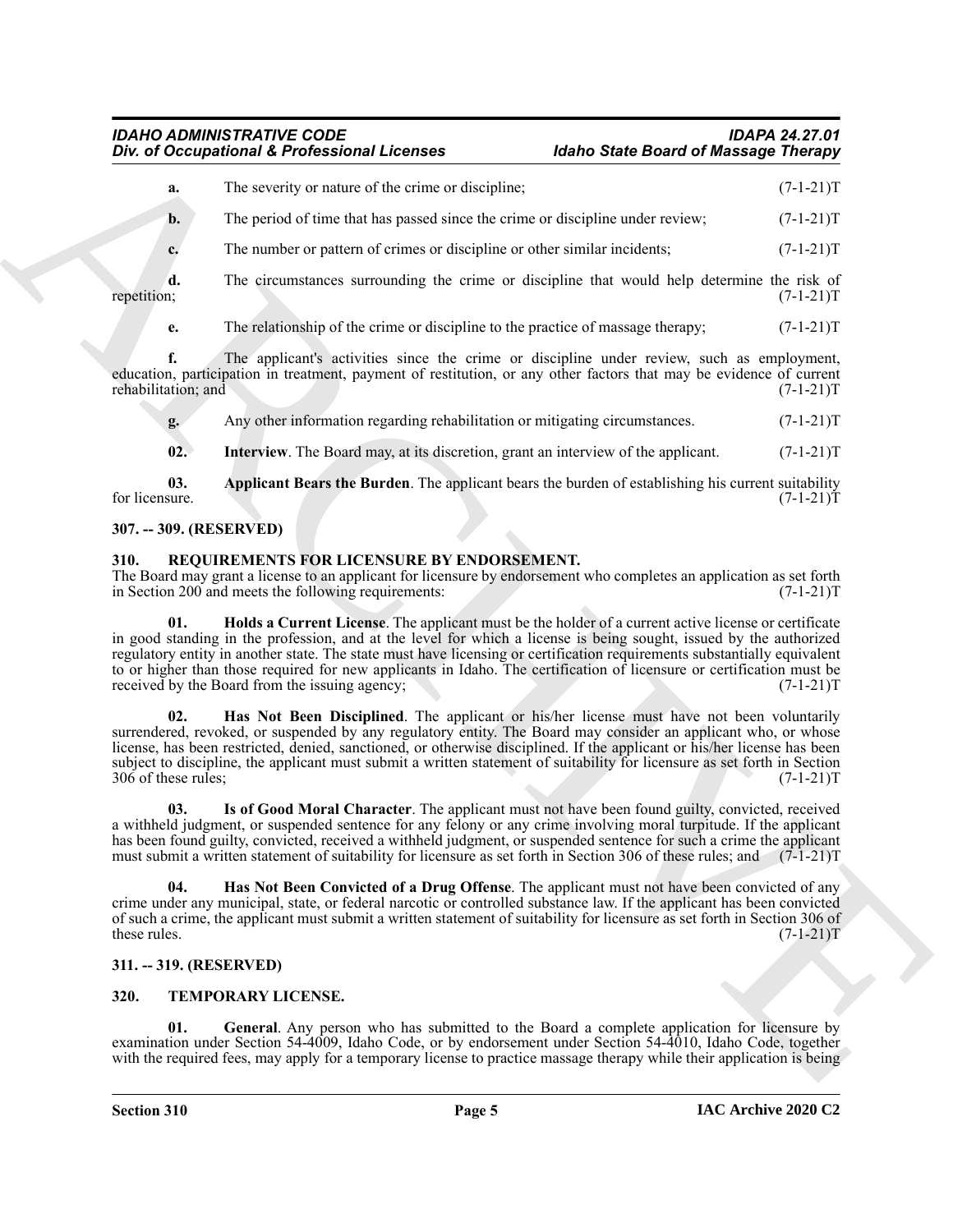processed by the Board. (7-1-21)T

<span id="page-5-10"></span>**02. Duration**. An applicant will be issued only one (1) temporary license that will be valid for a period not to exceed four (4) months or until the Board acts upon the licensure application, whichever occurs first. 21)T

#### <span id="page-5-0"></span>**321. -- 329. (RESERVED)**

#### <span id="page-5-4"></span><span id="page-5-1"></span>**330. PROVISIONAL PERMIT.**

Upon application to the Board and payment of the required fees, an applicant may be issued a provisional permit to practice massage therapy if the applicant meets all the requirements for licensure under section 54-4009, Idaho Code, except for having successfully passed a nationally recognized competency examination in massage therapy that is approved by the Board as described in Subsection 305.01. (7-1-21) approved by the Board as described in Subsection  $305.01$ .

<span id="page-5-6"></span>**01.** General. A provisional permit will be issued subject to the following conditions:  $(7-1-21)$ T

**a.** The applicant must certify that the applicant will take the next scheduled examination for licensure approved by the Board, and that the applicant has not failed two (2) previous examinations for licensure; and

 $(7-1-21)T$ 

**b.** A licensed massage therapist certifies to the Board that the applicant will practice massage therapy er the supervision of the licensed massage therapist while both are in the same location. (7-1-21)T only under the supervision of the licensed massage therapist while both are in the same location.

<span id="page-5-5"></span>**02. Duration and Renewal**. An applicant will be issued only one (1) provisional permit that is valid for a period not to exceed six (6) months or until the applicant is issued a temporary license or the Board acts upon the massage therapist license application, whichever occurs first. A provisional permit may only be renewed once upon a showing of good cause. (7-1-21) showing of good cause.

#### <span id="page-5-2"></span>**331. -- 399. (RESERVED)**

#### <span id="page-5-7"></span><span id="page-5-3"></span>*RENEWAL OR EXPIRATION OF LICENSE.*

<span id="page-5-9"></span>A license expires on the license holder's birth date. The individual must annually renew the license before the license holder's birth date. Licenses not so renewed will be immediately canceled in accordance with Section 67-2614, Idaho  $\text{Code.} \tag{7-1-21}$ 

*Div.* of Occupational K. Professional Licenses<br> *grows and but be the control of the state of the state of the state of the state of the state of the state of the state of the state of the state of the state of the state* **01. Renewal**. A license must be renewed before it expires by submitting a complete application for renewal on forms approved by the Board together with the renewal fee. As part of a complete renewal application, the licensee will attest to completion of the required continuing education pursuant to Section 500 of these rules. False attestation of satisfaction of the continuing education requirements on a renewal application subjects the licensee to disciplinary action, including revocation. disciplinary action, including revocation.

<span id="page-5-8"></span>**02. Reinstatement**. A license that has been canceled for failure to renew may be reinstated in accordance with Section 67-2614, Idaho Code. (7-1-21)T

**a.** Within five (5) years of cancellation, an applicant seeking reinstatement must submit to the Board evidence that the applicant has completed the required continuing education together with a complete renewal application and appropriate fee(s).  $(7-1-21)$ T

i. The applicant must submit evidence of completion of continuing education hours totaling the hours at the time of cancellation and for each year the license was canceled. (7-1-21) required at the time of cancellation and for each year the license was canceled.

ii. The applicant must pay a reinstatement fee as set forth in Section 250 of these rules. (7-1-21)T

**b.** After five (5) years of cancellation, the applicant will be treated as a new applicant, and application must be made on the same forms and in the same manner as an application for an original license in accordance with<br>Section 200 of these rules. (7-1-21) Section 200 of these rules.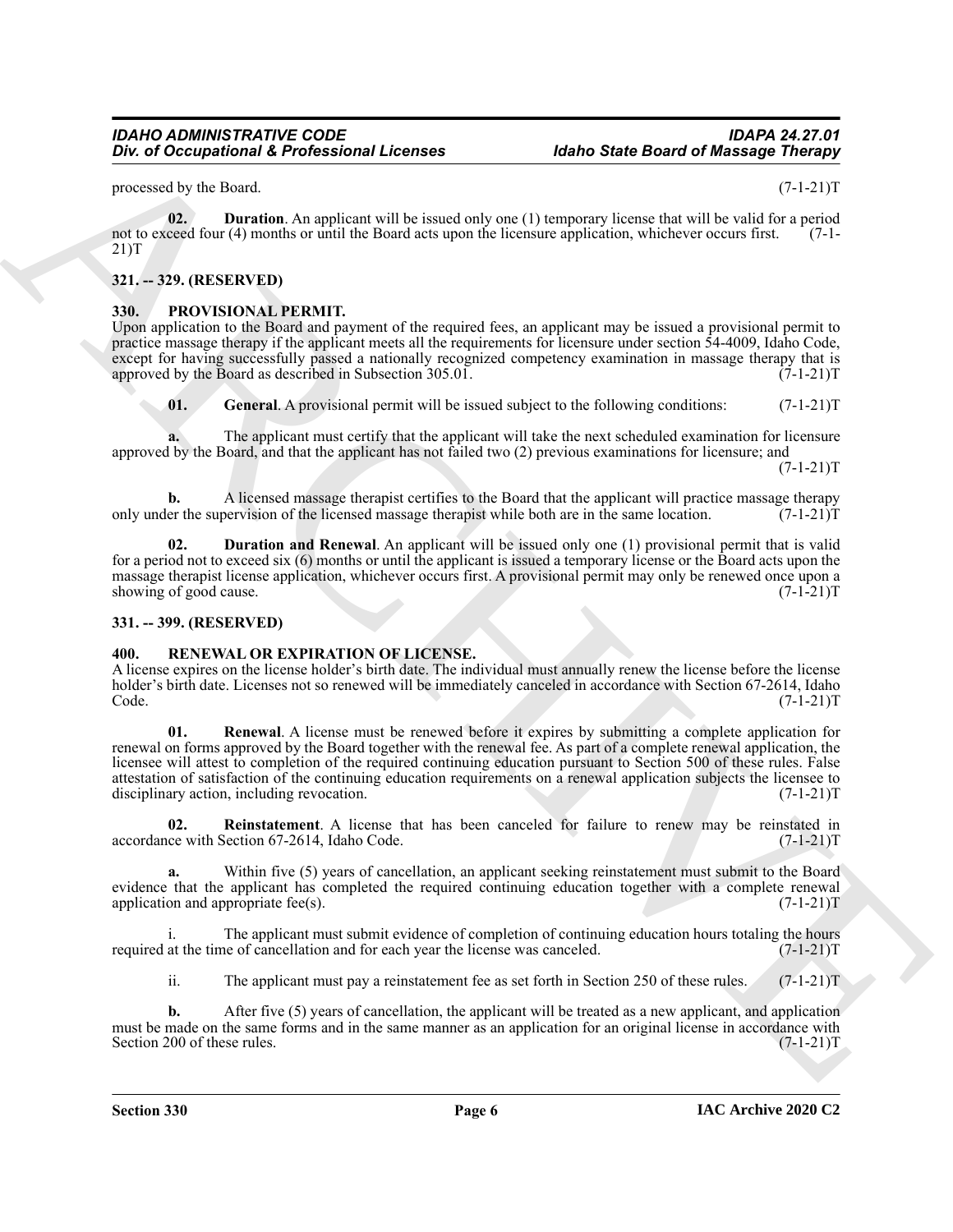#### <span id="page-6-0"></span>**401. -- 499. (RESERVED)**

#### <span id="page-6-6"></span><span id="page-6-1"></span>**500. CONTINUING EDUCATION.**

All licensees must comply with the following continuing education requirements:  $(7-1-21)$ T

**01. Requirement**. Beginning with the second renewal of their license, a licensee is required to complete a minimum of six  $(6)$  hours of continuing education, which includes one  $(1.0)$  hour in ethics, within the preceding twelve (12) months that meet the requirements in Sections 501, 502 and 503 of these rules. (7-1-21)T

<span id="page-6-10"></span>**a.** An hour is defined as fifty (50) minutes out of each sixty (60) minute segment. (7-1-21)T

**b.** Continuing education credit will only be given for actual time in attendance or for the time spent ting in the educational activity.  $(7-1-21)$ participating in the educational activity.

**c.** The educational course setting may include a classroom, conference, seminar, on-line or a virtual classroom.  $(7-1-21)T$ classroom. (7-1-21)T

**d.** If the licensee completes two (2) or more courses having substantially the same content during any one (1) renewal period, the licensee will only receive continuing education credit for one (1) of the courses.  $(7-1-21)T$ 

<span id="page-6-8"></span>**02. Documentation**. Each licensee must maintain documentation verifying continuing education course attendance and curriculum, or completion of the educational activity for a period of five (5) years from the date of completion. This documentation will be subject to audit by the Board. (7-1-21)T date of completion. This documentation will be subject to audit by the Board.

One of Occupational & Professional Licenses<br>
46the State State State State State State State State State State State State State State State State State State State State State State State State State State State State St **a.** Documented evidence of meeting the continuing education course requirement must be in the form of a certificate or letter from the sponsoring entity that includes verification of attendance by the licensee, the title of the activity, the subject material covered, the dates and number of hours credited, and the presenter's full name and professional credentials. Documented evidence of completing a continuing education activity must be in such form as to document both completion and date of the activity. (7-1-21)T

**b.** A licensee must submit the verification documentation to the Board, if requested by the Board. In the event a licensee fails to provide the Board with acceptable documentation of the hours attested to on the renewal application, the licensee may be subject to disciplinary action. (7-1-21) T

<span id="page-6-11"></span>**03. Waiver**. The Board may waive the requirements of this rule for reasons of individual hardship, including health or other good cause. The licensee should request the waiver in advance of renewal and must provide any information requested by the Board to assist in substantiating hardship cases. This waiver is granted at the sole discretion of the Board. (7-1-21)T

<span id="page-6-7"></span>**04. Carryover of Continuing Education Hours**. Continuing education hours not claimed in the current renewal year may be claimed in the next renewal year. A maximum of six (6) hours may be carried forward from the immediately preceding year, and may not be carried forward more than one renewal year. (7-1-21)T

<span id="page-6-9"></span>**Exemption**. A licensee is exempt from the continuing education requirements under this Section ween the initial issuance of the original license and the first expiration date of that license. (7-1for the period between the initial issuance of the original license and the first expiration date of that license. 21)T

## <span id="page-6-3"></span><span id="page-6-2"></span>**501. APPROVAL OF CONTINUING EDUCATION COURSES.**

Approved continuing education courses are those courses and programs that meet the requirements of these rules, and are approved, sponsored, or provided by the following entities or organizations, or otherwise approved by the Board:  $(7-1-21)T$ 

**01. A College or University**. Accredited by a nationally recognized accrediting agency as recognized nited States Secretary of Education; (7-1-21) by the United States Secretary of Education;

#### <span id="page-6-5"></span><span id="page-6-4"></span>**02. Federal, State or Local Governmental Entities**; and (7-1-21)T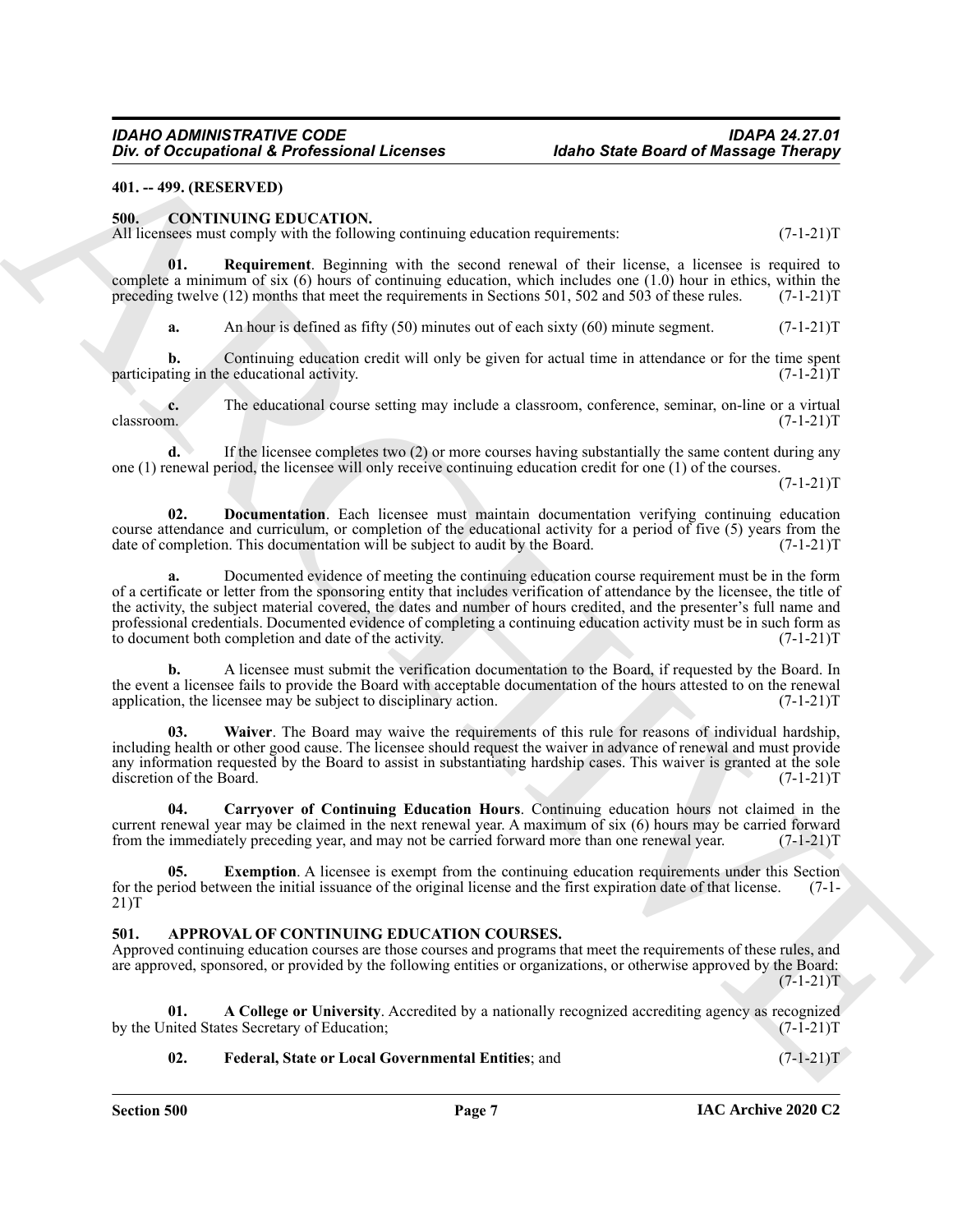## <span id="page-7-4"></span><span id="page-7-3"></span>**03. National and State Massage Therapy Associations**. (7-1-21)T

|                                 | Div. of Occupational & Professional Licenses                                                                                                                                                                                                                                                                                                                                                                                                  | <b>Idaho State Board of Massage Therapy</b> |                          |
|---------------------------------|-----------------------------------------------------------------------------------------------------------------------------------------------------------------------------------------------------------------------------------------------------------------------------------------------------------------------------------------------------------------------------------------------------------------------------------------------|---------------------------------------------|--------------------------|
| 03.                             | <b>National and State Massage Therapy Associations.</b>                                                                                                                                                                                                                                                                                                                                                                                       |                                             | $(7-1-21)T$              |
| 04.                             | Provider Course Approval. Other courses may be approved by the Board based upon<br>documentation submitted by a continuing education provider. Requests for approval of courses made by the provider<br>must be submitted on a form approved by the Board that includes:                                                                                                                                                                      |                                             | $(7-1-21)T$              |
| a.                              | The nature and subject of the course and its relevancy to the practice of massage therapy;                                                                                                                                                                                                                                                                                                                                                    |                                             | $(7-1-21)T$              |
| b.                              | The name of instructor(s) and their qualifications;                                                                                                                                                                                                                                                                                                                                                                                           |                                             | $(7-1-21)T$              |
| c.                              | The date, time and location of the course;                                                                                                                                                                                                                                                                                                                                                                                                    |                                             | $(7-1-21)T$              |
| d.                              | The specific agenda for the course;                                                                                                                                                                                                                                                                                                                                                                                                           |                                             | $(7-1-21)T$              |
| e.                              | The number of continuing education hours requested;                                                                                                                                                                                                                                                                                                                                                                                           |                                             | $(7-1-21)T$              |
| f.                              | The procedures for verification of attendance; and                                                                                                                                                                                                                                                                                                                                                                                            |                                             | $(7-1-21)T$              |
| g.                              | Other information as may be requested by the Board.                                                                                                                                                                                                                                                                                                                                                                                           |                                             | $(7-1-21)T$              |
| h.                              | Upon review of all information requested, the Board may deny any request for a course that does<br>not meet the requirements of Idaho law or rule. Board approval of a course will be granted for a period not to exceed<br>five (5) years, or until the course materials or instructors are changed, whichever may occur first.                                                                                                              |                                             | $(7-1-21)T$              |
| 05.                             | Licensee Course Approval. Other courses may be approved by the Board based upon<br>documentation submitted by the licensee. All requests for approval must be made to the Board in writing and include<br>the nature and subject of the course and its relevancy to the practice of massage therapy, name of instructor(s) and<br>their qualifications, date, time and location of the course, and procedures for verification of attendance. |                                             | $(7-1-21)T$              |
| 502.                            | <b>CONTINUING EDUCATION ACTIVITIES.</b><br>The following educational activities qualify for continuing education as set forth:                                                                                                                                                                                                                                                                                                                |                                             | $(7-1-21)T$              |
| 01.                             | Teaching a Course For The First Time, Not to Exceed Six Hours. A report must be submitted,<br>including the name of the course, course outline, qualifications for teaching, number of hours taught, number of<br>participants taught, date and location of the training.                                                                                                                                                                     |                                             | $(7-1-21)T$              |
| 02.                             | Publishing Articles or Books. The hours awarded as determined at the discretion of the Board.                                                                                                                                                                                                                                                                                                                                                 |                                             | $(7-1-21)T$              |
| 03.                             | Self Study. Using books, audio tapes, video tapes, DVD's, research materials, professional<br>publications, online sources, and/or other electronic sources/methods documented by a type-written two-page report<br>summarizing the study content.                                                                                                                                                                                            |                                             | $(7-1-21)T$              |
| 503.<br>of practice, or ethics. | <b>CONTENT OF CONTINUING EDUCATION.</b><br>The content of continuing education activities and course content must be germane to the practice of massage therapy<br>as defined in Section 54-4002, Idaho Code, and courses in ethics must also be specific to legal issues, law, standards                                                                                                                                                     |                                             | $(7-1-21)T$              |
| 01.<br>limited to:              | Continuing Education. Content germane to the practice of massage therapy includes, but is not                                                                                                                                                                                                                                                                                                                                                 |                                             | $(7-1-21)T$              |
| a.<br>populations.              | Applications of massage and bodywork therapy for specific needs, conditions,                                                                                                                                                                                                                                                                                                                                                                  |                                             | or client<br>$(7-1-21)T$ |
|                                 |                                                                                                                                                                                                                                                                                                                                                                                                                                               |                                             |                          |

#### <span id="page-7-10"></span><span id="page-7-8"></span><span id="page-7-7"></span><span id="page-7-2"></span><span id="page-7-0"></span>**502. CONTINUING EDUCATION ACTIVITIES.**

#### <span id="page-7-9"></span><span id="page-7-6"></span><span id="page-7-5"></span><span id="page-7-1"></span>**503. CONTENT OF CONTINUING EDUCATION.**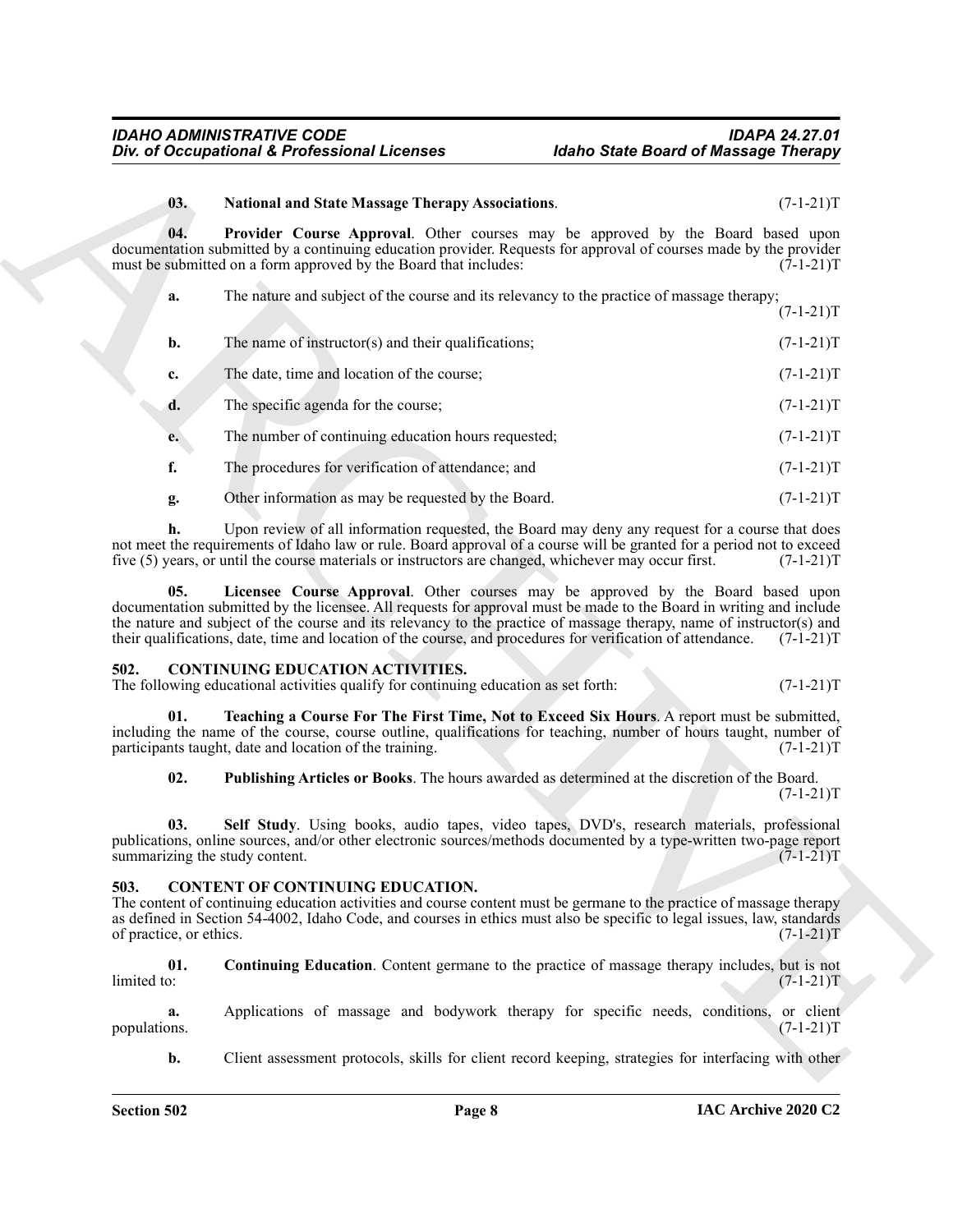|                         | Div. of Occupational & Professional Licenses                                                                                                                                                                                                                                                                                               | <b>Idaho State Board of Massage Therapy</b> |             |
|-------------------------|--------------------------------------------------------------------------------------------------------------------------------------------------------------------------------------------------------------------------------------------------------------------------------------------------------------------------------------------|---------------------------------------------|-------------|
| health care providers.  |                                                                                                                                                                                                                                                                                                                                            |                                             | $(7-1-21)T$ |
| c.<br>based substances. | Use of external agents such as water, sound, heat, cold, or topical applications of plant or mineral-                                                                                                                                                                                                                                      |                                             | $(7-1-21)T$ |
| d.                      | Body-centered or somatic psychology, psychophysiology, or interpersonal skills which may include<br>communication skills, boundary functions, dual relationships, transference, counter-transference, and projection.                                                                                                                      |                                             | $(7-1-21)T$ |
| e.                      | Standards of practice, professional ethics, or state laws.                                                                                                                                                                                                                                                                                 |                                             | $(7-1-21)T$ |
| f.                      | Strategies for the marketing of massage and bodywork therapy practices.                                                                                                                                                                                                                                                                    |                                             | $(7-1-21)T$ |
| g.                      | Theory or practice of ergonomics as applied to therapists or clients.                                                                                                                                                                                                                                                                      |                                             | $(7-1-21)T$ |
| h.<br>environment.      | Hygiene, methods of infectious disease control, organization and management of the treatment                                                                                                                                                                                                                                               |                                             | $(7-1-21)T$ |
| i.<br>massage therapy.  | Body sciences, which may include anatomy, physiology, kinesiology or pathology, as they apply to                                                                                                                                                                                                                                           |                                             | $(7-1-21)T$ |
| j.                      | Certified CPR or first aid training.                                                                                                                                                                                                                                                                                                       |                                             | $(7-1-21)T$ |
| 504. -- 599. (RESERVED) |                                                                                                                                                                                                                                                                                                                                            |                                             |             |
| 600.                    | EDUCATIONAL PROGRAM STANDARDS.<br>Approved educational programs are those programs conducted by an entity that meet the definition in Section 010<br>and that consist of a minimum of five hundred (500) hours of in-class supervised hours of coursework and clinical<br>work that meets the following entry-level educational standards: |                                             | $(7-1-21)T$ |
| 01.<br>minimum hours:   | Coursework Content and Hours. Coursework must include the following content areas and                                                                                                                                                                                                                                                      |                                             | $(7-1-21)T$ |
| a.                      | Two hundred $(200)$ hours in massage and bodywork assessment, theory, and application; $(7-1-21)$ T                                                                                                                                                                                                                                        |                                             |             |
| b.<br>kinesiology;      | One hundred twenty-five (125) hours in body systems including anatomy, physiology, and                                                                                                                                                                                                                                                     |                                             | $(7-1-21)T$ |
| c.                      | Forty (40) hours in pathology;                                                                                                                                                                                                                                                                                                             |                                             | $(7-1-21)T$ |
| d.                      | Twenty-five (25) hours in business and ethics; and                                                                                                                                                                                                                                                                                         |                                             | $(7-1-21)T$ |
| 02.                     | Clinical Work. A minimum of one hundred ten (110) hours must be clinical work.                                                                                                                                                                                                                                                             |                                             | $(7-1-21)T$ |
| a.                      | Students are not permitted to render any clinical services to clients until students have completed at<br>least twenty percent $(20%)$ of the required hours of instruction.                                                                                                                                                               |                                             | $(7-1-21)T$ |
| b.                      | All clinical services must be performed under the supervision of a person fully licensed. $(7-1-21)$ T                                                                                                                                                                                                                                     |                                             |             |
| 601.                    | <b>SUPERVISION.</b>                                                                                                                                                                                                                                                                                                                        |                                             |             |
| 01.                     | Supervision of Clinical Work. The supervising massage therapist must consult with the student,<br>evaluate student performance and be physically present and available to render direction in person and on the<br>premises where massage therapy is being provided.                                                                       |                                             | $(7-1-21)T$ |
| 02.                     | Supervision of Fieldwork. The supervising massage therapist must be available to render direction<br>either in person or by means of telecommunications but is not required to be physically present on the premises where<br>massage therapy is being provided.                                                                           |                                             | $(7-1-21)T$ |

#### <span id="page-8-0"></span>**504. -- 599. (RESERVED)**

#### <span id="page-8-5"></span><span id="page-8-3"></span><span id="page-8-1"></span>**600. EDUCATIONAL PROGRAM STANDARDS.**

- **c.** Forty (40) hours in pathology; (7-1-21)T
- <span id="page-8-4"></span>**d.** Twenty-five (25) hours in business and ethics; and (7-1-21)T

#### <span id="page-8-8"></span><span id="page-8-7"></span><span id="page-8-6"></span><span id="page-8-2"></span>**601. SUPERVISION.**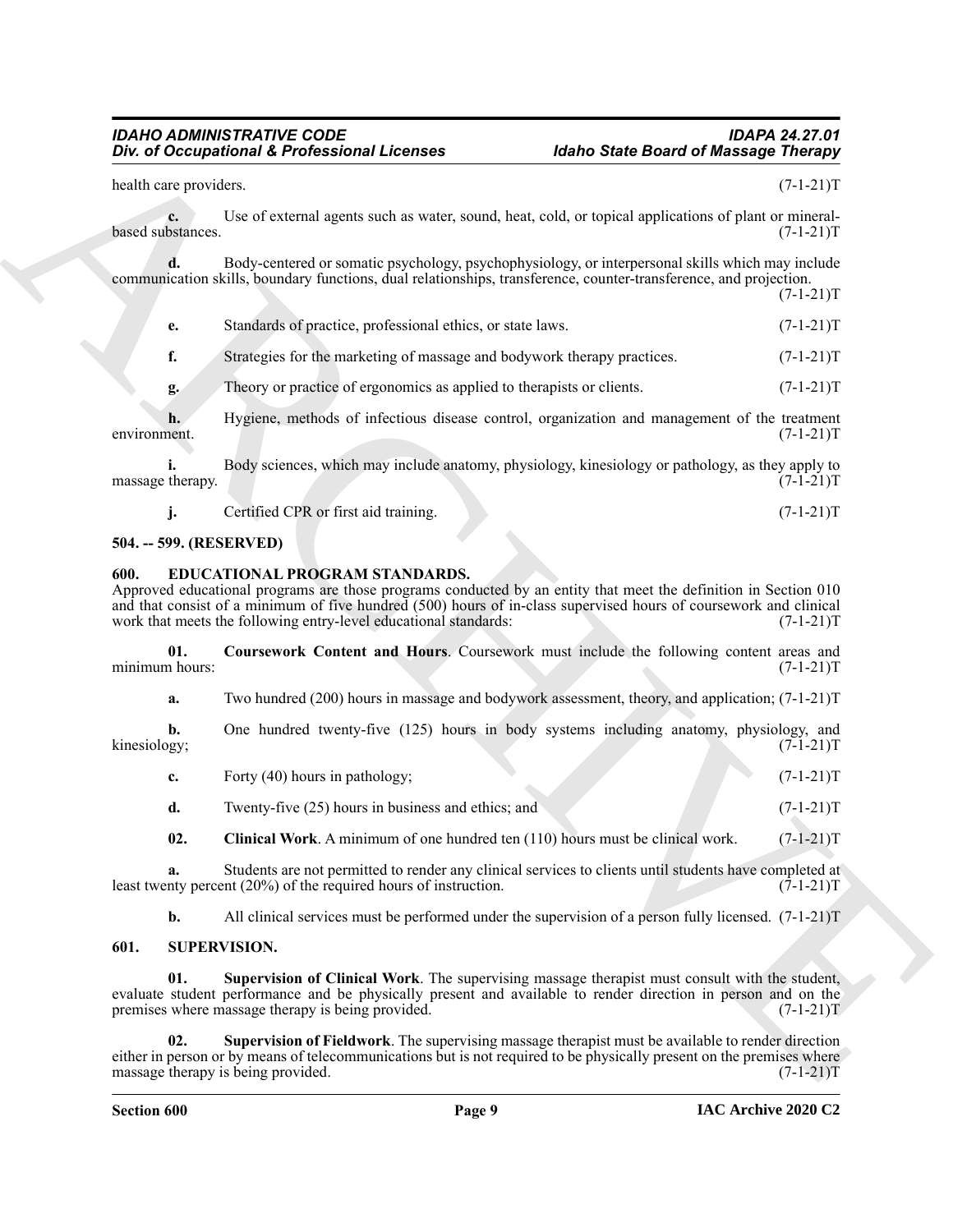#### <span id="page-9-0"></span>**602. -- 699. (RESERVED)**

#### <span id="page-9-16"></span><span id="page-9-1"></span>**700. SCOPE OF PRACTICE.**

All licensees must practice in a competent manner consistent with their level of education, training, and experience.  $(7-1-21)T$ 

#### <span id="page-9-2"></span>**701. -- 749. (RESERVED)**

#### <span id="page-9-17"></span><span id="page-9-3"></span>*STANDARDS OF PRACTICE.*

All licensees must comply with the Idaho Standards of Practice for Massage Therapy as approved by the Board and attached as Appendix B. (7-1-21)T attached as Appendix B.

#### <span id="page-9-4"></span>**751. -- 799. (RESERVED)**

#### <span id="page-9-9"></span><span id="page-9-5"></span>**800. CODE OF ETHICS.**

All licensees must comply with the Code of Ethics for Massage Therapy as approved by the Board and attached to these rules as Appendix A. (7-1-21) these rules as Appendix A.

#### <span id="page-9-6"></span>**801. -- 899. (RESERVED)**

#### <span id="page-9-10"></span><span id="page-9-7"></span>**900. DISCIPLINE.**

*Div.* of Occupational & Professional Licenses<br>
Malto State Board of Massage Theory.<br>
All increases may provide the component manner consistent with their level of electronics, untimity, and expectation.<br>
All increases ma If the Board determines that grounds for discipline exist for violations of Title 54, Chapter 40, Idaho Code, violations of these rules, or both, it may impose disciplinary sanctions against the licensee including, without limitation, any or all of the following:

<span id="page-9-15"></span><span id="page-9-13"></span>

| 01. | <b>Refuse License.</b> Refuse to issue, renew, or reinstate a license; | $(7-1-21)T$ |
|-----|------------------------------------------------------------------------|-------------|
| 02. | <b>Revoke License.</b> Revoke or suspend the licensee's license(s);    | $(7-1-21)T$ |

<span id="page-9-14"></span><span id="page-9-12"></span><span id="page-9-11"></span>**03. Restrict License**. Condition, restrict, or limit the licensee's practice, license, or both; (7-1-21)T

**04. Administrative Fine**. Impose an administrative fine not to exceed one thousand dollars (\$1,000) for each violation of the Board's laws or rules; and

**05.** Licensee Costs. Order a licensee to pay the costs and fees incurred by the Board in the tion, prosecution, or both, of the licensee for violation(s) of the Board's laws, rules, or both. (7-1-21) investigation, prosecution, or both, of the licensee for violation(s) of the Board's laws, rules, or both.

#### <span id="page-9-8"></span>**901. -- 999. (RESERVED)**

#### **IDAHO BOARD OF MASSAGE THERAPY CODE OF ETHICS -- APPENDIX A**

Preamble: This Code of Ethics is a summary statement of the standards of conduct that define ethical practice of massage therapy. All licensees are responsible for maintaining and promoting ethical practice.

A licensee shall:

**1.** Conduct all business and professional activities honestly and within their scope of practice and all applicable legal and regulatory requirements.

**2.** Inform clients of the limitations of the licensee's practice, the limitations of massage therapy, and the contraindications for massage therapy.

**3.** Refer the client to other professionals or services if the treatment or service is beyond the licensee's scope of practice.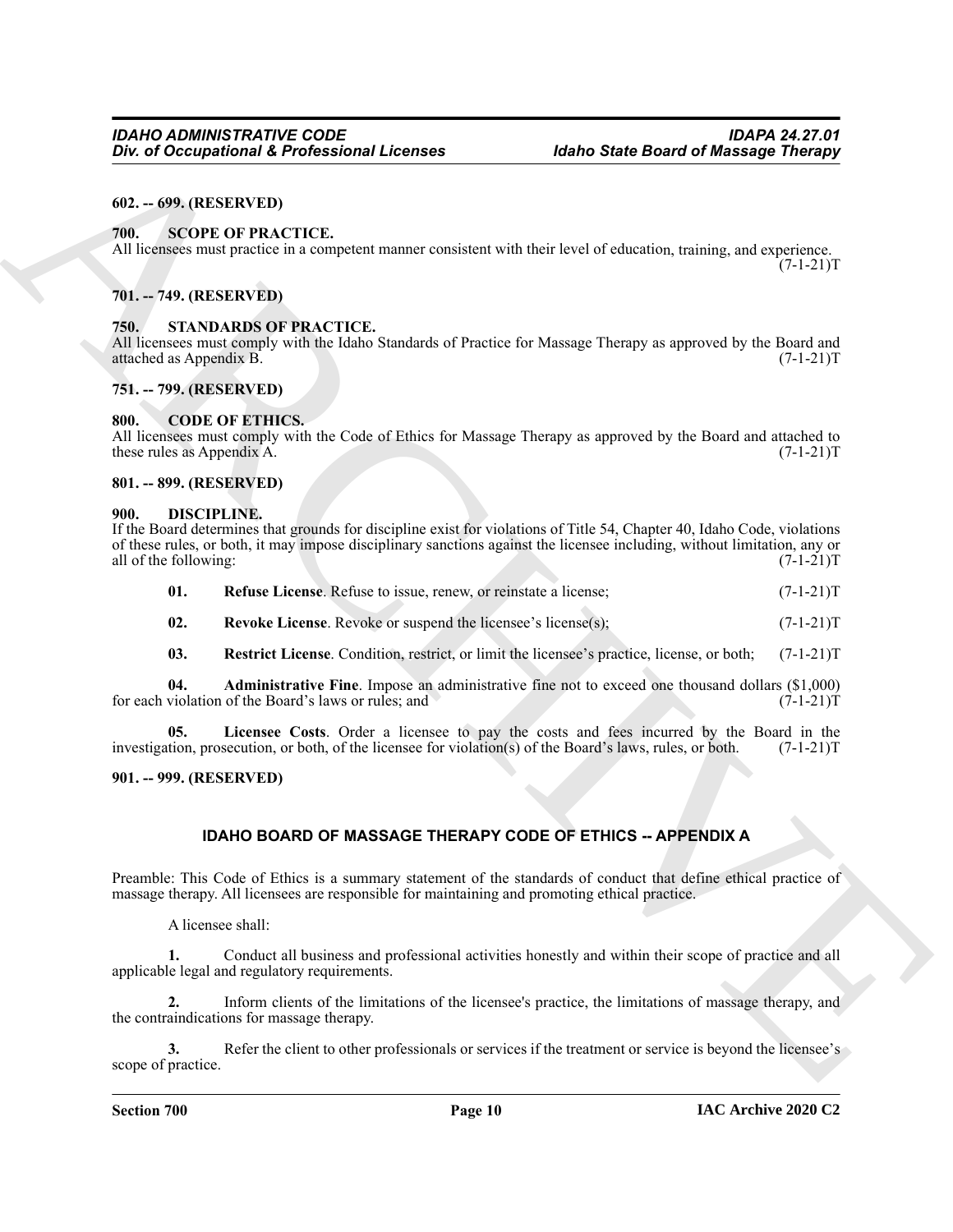One of Occupational & Professional Licenses<br>
Yes, while range is any count of the context properties and the size of positive intervention of the system of the context of the result of the context of the system of the sys **4.** Not engage in any sexual conduct, sexual activities, or sexualizing behavior involving a client, even if the client attempts to sexualize the relationship. Sexual activity includes any verbal and/or nonverbal behavior for the purpose of soliciting, receiving, or giving sexual gratification.

**5.** Be truthful in advertising and marketing, and not misrepresent services, charges for services, credentials, training, experience or results.

**6.** Safeguard the confidentiality of all client information, unless disclosure is requested by the client in writing or as allowed or required by law.

**7.** Obtain informed and voluntary consent from clients.

**8.** Allow a client the right to refuse, modify or terminate treatment regardless of prior consent given.

**9.** Provide draping and treatment in a way that ensures the safety, comfort, and privacy of the client.

**10.** Possess the right to refuse to treat any person or part of the body.

**11.** Refuse any gifts or benefits that are intended to influence a referral, decision, treatment or the professional relationship between the licensee and the client.

**12.** Report to the Idaho Board of Massage Therapy any unlicensed practice of massage therapy, and any evidence indicating unethical, incompetent or illegal acts committed by a licensee or individual.

**13.** Do no harm to the physical, mental, and emotional well being of clients.

## **IDAHO BOARD OF MASSAGE THERAPY STANDARDS OF PRACTICE -- APPENDIX B**

#### **Standard I: Professionalism**

In his/her professional role the licensee shall:

**1.** Cooperate with any Board investigation regarding any alleged violation of the Massage Therapy law or rules.

**2.** Use professional verbal, nonverbal, and written communications.

**3.** Provide an environment that is safe for the client and which meets all legal requirements for health and safety.

**4.** Use standard precautions to ensure professional hygienic practices and maintain a level of personal hygiene appropriate for practitioners in the therapeutic setting.

**5.** Wear clothing that is clean and professional.

**6.** Obtain voluntary and informed consent from the client, or written informed consent from client's legal guardian, prior to initiating the treatment plan.

**7.** If applicable, conduct an accurate needs assessment, develop a plan of care with the client, and update the plan as needed.

**8.** Use appropriate draping to protect the client's physical and emotional privacy. When clients remain

**Section 900 Page 11**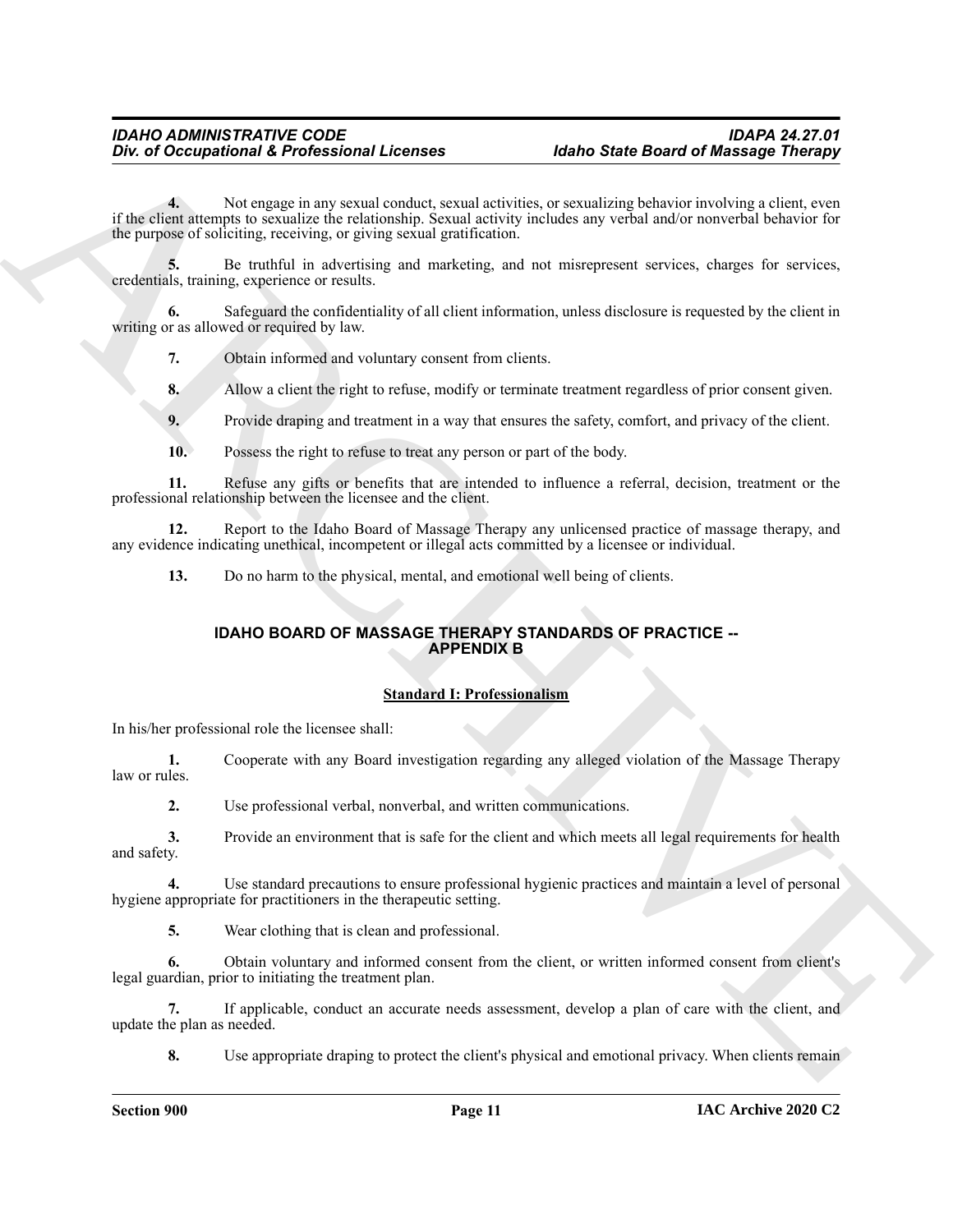dressed for seated massage or sports massage, draping is not required.

**9.** Not practice under the influence of alcohol, drugs, or any illegal substances, with the exception of legal or prescribed dosage of medication which does not impair the licensee.

#### **Standard II: Legal and Ethical Requirements**

In his/her professional role the licensee shall:

One of Occupational K. Professional Licenses<br>
Show of Occupational K. Professional Licenses<br>
Unsertable and the state of the state of the state of the state of the state of the state of the state of the state of the state **1.** Maintain accurate and complete client billing and records. Client Records includes notes written by a licensee and kept in a separate client file that indicates the date of the session, areas of complaint as stated by client, and observations made and actions taken by the licensee.

**2.** Report within thirty (30) days to the Idaho Board of Massage Therapy any felony or misdemeanor criminal convictions of the licensee.

## **Standard III: Confidentiality**

In his/her professional role the licensee shall:

**1.** Protect the confidentiality of the client's identity in conversations, all advertisements, and any and all other matters unless disclosure of identifiable information is requested or permitted by the client in writing or is required or allowed by law.

**2.** Protect the interests of clients who are minors or clients who are unable to give voluntary and informed consent by securing written informed consent from an appropriate third party or guardian.

- **3.** Solicit only information that is relevant or reasonable to the professional relationship.
- **4.** Maintain the client files for a minimum period of seven (7) years.
- **5.** Store and dispose of client files in a secure manner.

#### **Standard IV: Business Practices**

In his/her professional role the licensee shall:

**1.** Not use sensational, sexual, or provocative language and/or pictures to advertise or promote their business.

**2.** Display/discuss a schedule of fees in advance of the session that is clearly understood by the client or potential client.

**3.** Make financial arrangements in advance that are clearly understood by, and safeguard the best interests of, the client or consumer.

#### **Standard V: Roles and Boundaries**

In his/her professional role the licensee shall:

**1.** Not participate in client relationships that could impair professional judgment or result in exploitation of the client.

#### **Standard VI: Prevention of Sexual Misconduct**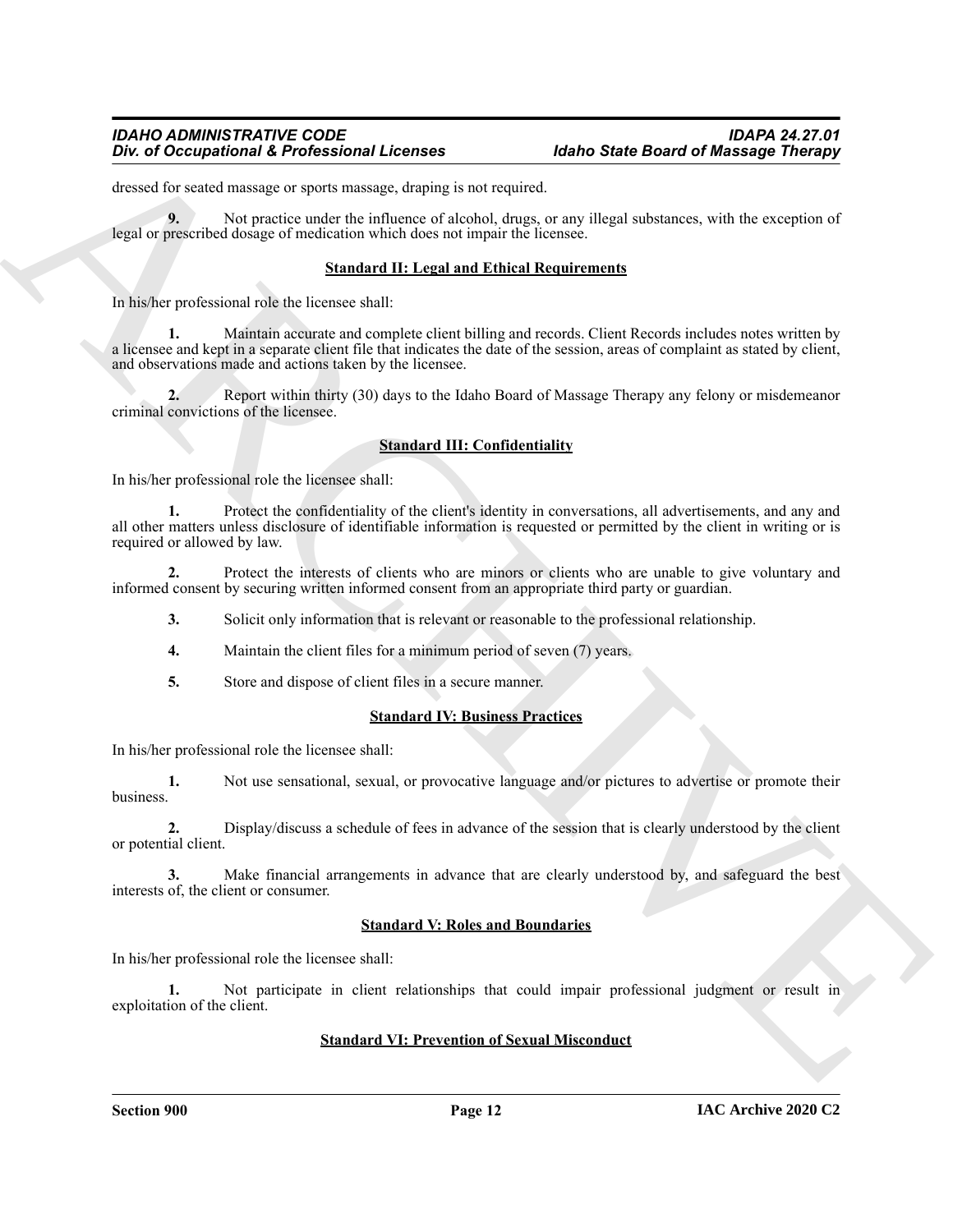In his/her professional role the licensee shall:

**1.** Not engage in any behavior that sexualizes, or appears to sexualize, the client/licensee relationship.

En de Occupation à la Fréderica des la Compacter de Compacter de la Compacter de la Compacter de la Compacter<br>
La Barbara de la Compacter de la Compacter de Compacter de Compacter de la Compacter de la Compacter de la Comp **2.** Not participate in a sexual relationship or sexual conduct with the client, whether consensual or otherwise, from the beginning of the client/licensee relationship and for a minimum of twelve (12) months after the termination of the client/licensee relationship.

**3.** In the event that the client initiates sexual behavior, clarify the purpose of the therapeutic session and, if such conduct does not cease, terminate or refuse the session.